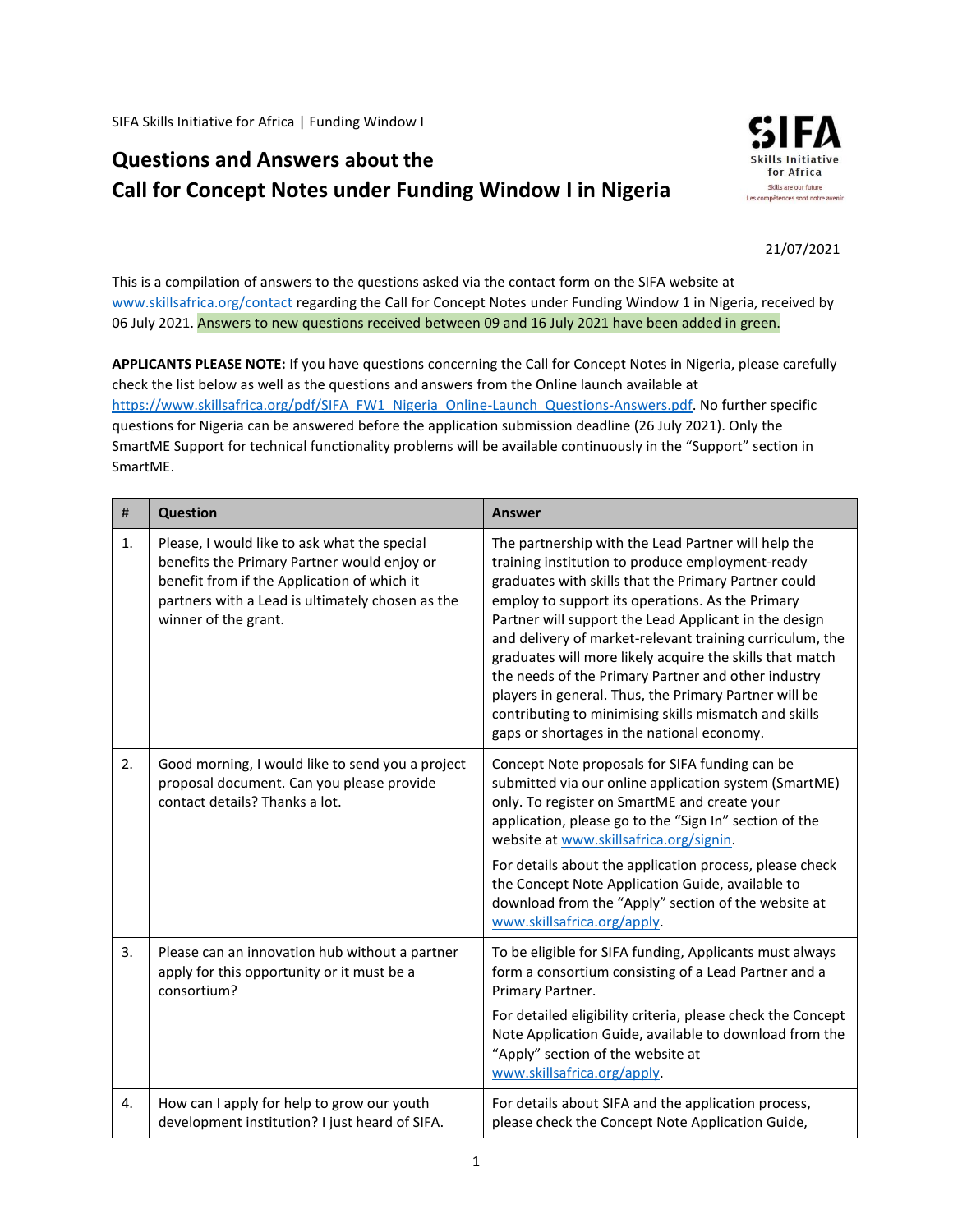| #  | <b>Question</b>                                                                                                                                                                                                                                                                                                                                      | <b>Answer</b>                                                                                                                                                                                                                                                                                          |
|----|------------------------------------------------------------------------------------------------------------------------------------------------------------------------------------------------------------------------------------------------------------------------------------------------------------------------------------------------------|--------------------------------------------------------------------------------------------------------------------------------------------------------------------------------------------------------------------------------------------------------------------------------------------------------|
|    | We retrain for one year young graduates from<br>Nigeria university to make them market ready<br>and train them in Leadership and Enterprise skills.                                                                                                                                                                                                  | available to download from the "Apply" section of the<br>website at www.skillsafrica.org/apply, and the "FAQ"<br>section of the website at www.skillsafrica.org/faq.                                                                                                                                   |
|    | Thank you<br>$[]$                                                                                                                                                                                                                                                                                                                                    | In Nigeria, the Call for proposals under SIFA Funding<br>Window I is currently open for applications, and the<br>deadline for submission of Concept Notes is 12 July<br>2021.                                                                                                                          |
|    |                                                                                                                                                                                                                                                                                                                                                      | For Nigeria, we recommend in particular to also check<br>the questions & answers from the Online Launch in<br>Nigeria, which have been published in the FAQ section<br>of the website and can be accessed directly via the<br>following link:                                                          |
|    |                                                                                                                                                                                                                                                                                                                                                      | https://www.skillsafrica.org/pdf/SIFA FW1 Nigeria Onl<br>ine-Launch Questions-Answers.pdf                                                                                                                                                                                                              |
| 5. | Greetings, I am the Regional Vice President East<br>and West Africa for the International Vocational<br>Education and Training Association (IVETA). IVETA<br>promotes and improves the quality of TVET<br>globally. I am interested in working with SIFA in<br>the implementation of its programs in Africa and<br>Nigeria in particular.<br>Thanks. | SIFA is currently receiving Concept Note proposals from<br>eligible entities in Nigeria for funding of skills<br>development projects. The application deadline for<br>submission of proposals is 12 July 2021.                                                                                        |
|    |                                                                                                                                                                                                                                                                                                                                                      | For details about the eligibility criteria and the<br>application process, please check the Concept Note<br>Application Guide, available to download from the<br>"Apply" section of the website at<br>www.skillsafrica.org/apply, and the "FAQ" section of<br>the website at www.skillsafrica.org/faq. |
|    |                                                                                                                                                                                                                                                                                                                                                      | SIFA is not recruiting staff to support the<br>implementation of its programmes.                                                                                                                                                                                                                       |
| 6. | Re: Window 1 Nigeria call:<br>1. Must the primary partner be legally registered<br>in Nigeria or may it be registered in one of the<br>other SIFA countries?<br>2. Would an online skills development and<br>employability solution be eligible under no. 2<br>(Construction, rehabilitation or expansion of<br>learning infrastructure)?            | 1. The Primary Partner must be a domestic entity, i.e.,<br>registered in Nigeria if you are applying for the call for<br>proposals from Nigeria.                                                                                                                                                       |
|    |                                                                                                                                                                                                                                                                                                                                                      | 2. SIFA can fund 5 technical and didactic interventions,<br>which must include construction activities and/or<br>procurement of training equipment.                                                                                                                                                    |
|    |                                                                                                                                                                                                                                                                                                                                                      | If your online solution consists of software and IT<br>equipment, then this would fall under "Procurement of<br>training equipment" rather than "Construction of<br>learning infrastructure". Construction activities are<br>meant in the sense of physical buildings.                                 |
|    |                                                                                                                                                                                                                                                                                                                                                      | For details about the eligible criteria and the application<br>process, please check the Concept Note Application<br>Guide, available to download from the "Apply" section<br>of the website at www.skillsafrica.org/apply, and the<br>"FAQ" section of the website at<br>www.skillsafrica.org/faq.    |
| 7. | What is the maximum number of partners<br>required by a Lead Partner                                                                                                                                                                                                                                                                                 | It is mandatory for the Lead Partner to have one<br>Primary Partner, and in addition you can optionally have<br>one Secondary Partner.                                                                                                                                                                 |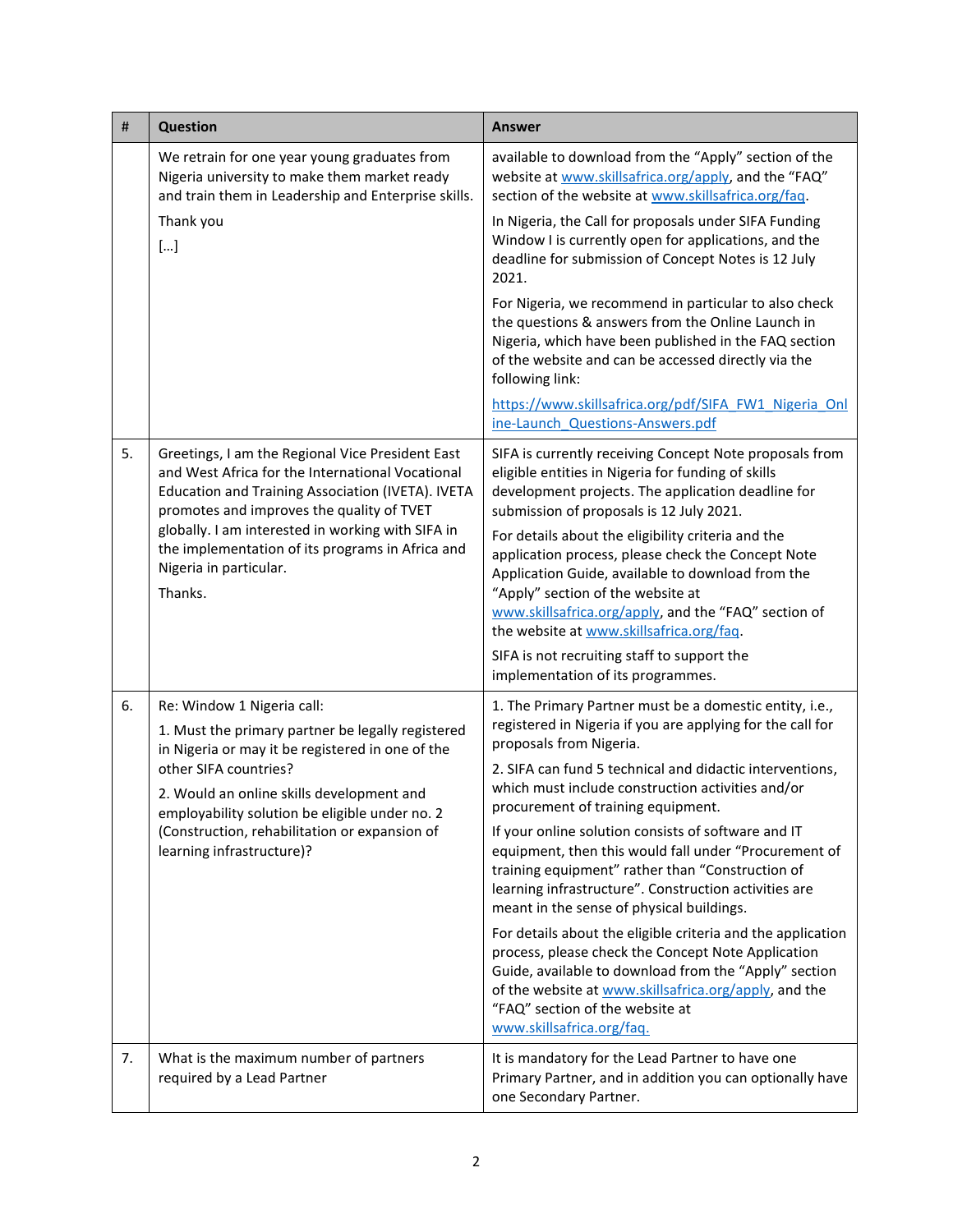| $\sharp$ | <b>Question</b>                                                                                                                                                                                                                                                                                        | <b>Answer</b>                                                                                                                                                                                                                                                                                                                               |
|----------|--------------------------------------------------------------------------------------------------------------------------------------------------------------------------------------------------------------------------------------------------------------------------------------------------------|---------------------------------------------------------------------------------------------------------------------------------------------------------------------------------------------------------------------------------------------------------------------------------------------------------------------------------------------|
| 8.       | In Nigeria cost associated with power generation<br>from running diesel generators is perhaps the<br>largest recurrent expenditure which businesses<br>have to incur. Please advise if recurrent<br>expenditure associated with power generation<br>can be listed as part of counterpart contribution. | Power consumption directly and specifically linked to<br>implementation of the project may count as<br>counterpart contribution. However, the applicant must<br>be able to demonstrate that the power so consumed is<br>solely for the project. This will be verified at the Due<br>Diligence stage of the application process.             |
|          | We recently had a pro bono training for the<br>country to support policy on installation in power<br>sector. Can we add the cost of the program as<br>part of counterpart contribution in our<br>application?                                                                                          | Any activity undertaken or cost incurred prior to<br>submission of the application cannot count as<br>counterpart contribution.                                                                                                                                                                                                             |
| 9.       | Hello.                                                                                                                                                                                                                                                                                                 | Please see question 4 above.                                                                                                                                                                                                                                                                                                                |
|          | We are a not-for-profit employment accelerator<br>based in Lagos Nigeria. We would like to make<br>enquiries on your funding opportunities.<br>Looking forward to a response from you.                                                                                                                 |                                                                                                                                                                                                                                                                                                                                             |
| 10.      | We do not have our 2020 audited account ready.<br>Can we submit our end of the year statement for<br>2020?                                                                                                                                                                                             | Yes, this is possible. In the application form under<br>Section 1.3 (for the Lead) and 2.2 (for the Primary<br>Partner) respectively, you may upload your end of year<br>statement for 2020 under the field "Upload: Current<br>Management Accounts", and add a justification in the<br>field "Explanation of Current Management Accounts". |
|          |                                                                                                                                                                                                                                                                                                        | Please note that shortlisted Applicants may be required<br>to have such Management Accounts audited during a<br>later stage of the application process.                                                                                                                                                                                     |
| 11.      | Can the Primary partner submit a cover note<br>explaining their account instead of the financials?                                                                                                                                                                                                     | Please see question 10 above.                                                                                                                                                                                                                                                                                                               |
| 12.      | Can partners, private and public work together as<br>PPP, and NGO, how many primary and secondary<br>partner, can it be 5.                                                                                                                                                                             | Please see question 7 above.                                                                                                                                                                                                                                                                                                                |
| 13.      | Due federal financial policy all government<br>institutions in Nigeria do not run an individual<br>account but single Treasury account domiciled at<br>the central bank. Therefore unavailability of<br>institution financial statements. What can we do<br>in this situation.                         | Government TVET institutions can provide audited<br>financial statements of the institution for the last 3<br>available years in lieu of bank statements.                                                                                                                                                                                   |
| 14.      | Dear Helpdesk,                                                                                                                                                                                                                                                                                         | Yes, Lead Applicants can submit multiple applications, if<br>they are for different projects and with different                                                                                                                                                                                                                             |
|          | We have specialization in various trades and<br>skills, we saw potential in collaborating with<br>other partners for other different trades. Can we<br>as lead partner submit multiple applications with<br>different partners but for differing trades or skills<br>training?                         | Primary Partners. In every case, the eligibility criteria for<br>applicants and projects will apply. Each application will<br>be treated as a separate submission and evaluated as<br>such.                                                                                                                                                 |
|          |                                                                                                                                                                                                                                                                                                        | If we notice that a Lead Applicant submits two<br>applications for the same project, we will only evaluate<br>one of them (the one that appears to be more complete                                                                                                                                                                         |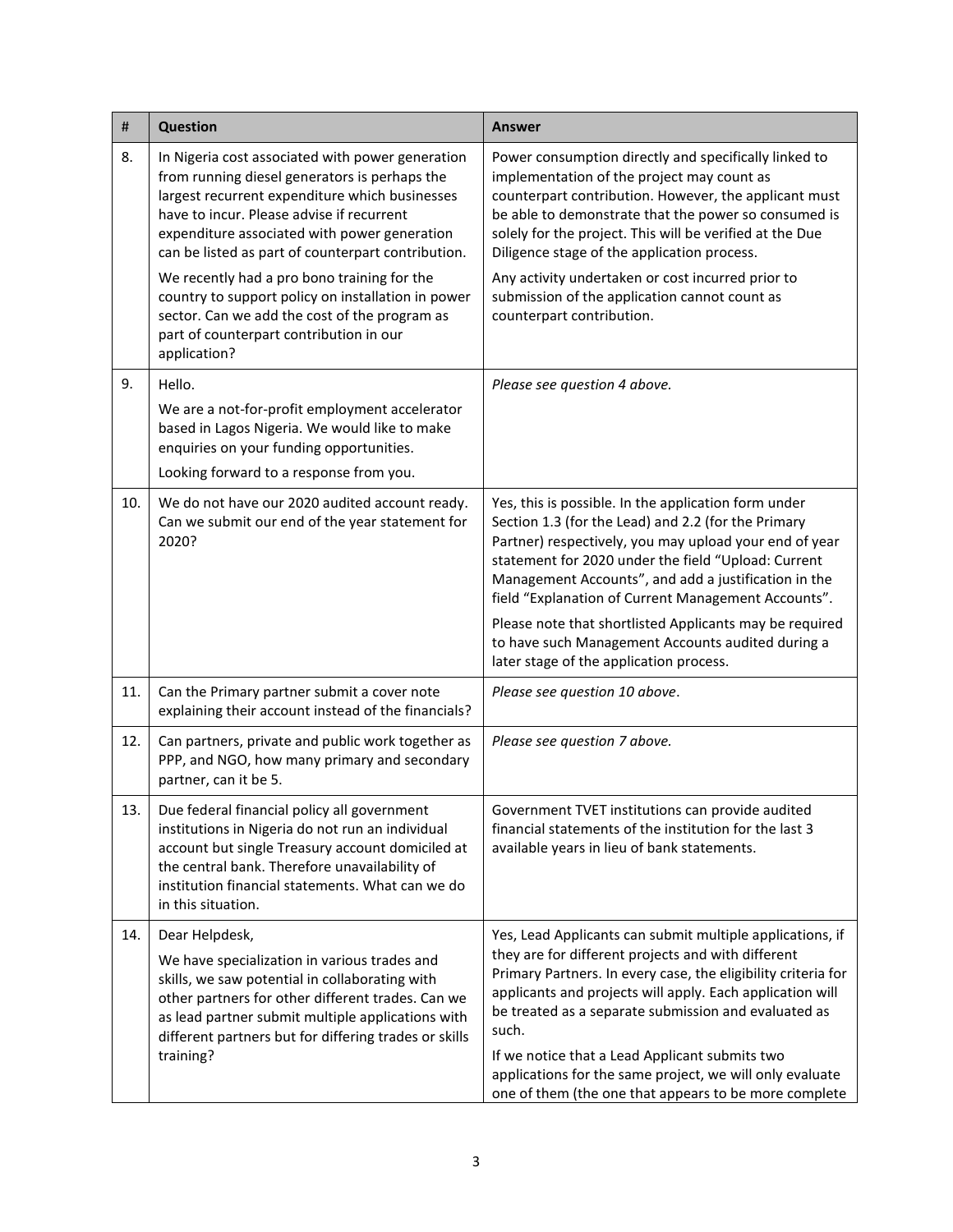| #   | <b>Question</b>                                                                                                                                                                                                                                                                                                          | <b>Answer</b>                                                                                                                                                                                                                                                                                                                                                                                                                                                                                                                                                                          |
|-----|--------------------------------------------------------------------------------------------------------------------------------------------------------------------------------------------------------------------------------------------------------------------------------------------------------------------------|----------------------------------------------------------------------------------------------------------------------------------------------------------------------------------------------------------------------------------------------------------------------------------------------------------------------------------------------------------------------------------------------------------------------------------------------------------------------------------------------------------------------------------------------------------------------------------------|
|     |                                                                                                                                                                                                                                                                                                                          | and more responsive to the proposal assessment<br>criteria).                                                                                                                                                                                                                                                                                                                                                                                                                                                                                                                           |
| 15. | Please I am wondering if university offering<br>engineering program in Mechanical,<br>Mechatronic, electrical, electronics whose<br>program are accredited qualified to apply. I saw<br>where accreditation certificate is required to be<br>uploaded and wondering if the NUC program<br>accreditation is fit for this. | Yes, a training institution offering accredited training<br>programs can apply as Lead Partner.                                                                                                                                                                                                                                                                                                                                                                                                                                                                                        |
| 16. | I am in the process of writing a concept note<br>kindly help me with the email address for sending<br>thanks                                                                                                                                                                                                             | Please see question 2 above.                                                                                                                                                                                                                                                                                                                                                                                                                                                                                                                                                           |
| 17. | Please I want to know more about the partners<br>list of what importance is it to me while filling my<br>concept note and how do I get in contact with<br>them seeing there are some documents involved                                                                                                                  | The List of Partners "Meet Your Partner" is an optional<br>service offered by SIFA to facilitate partnership building.<br>It is not mandatory to use this tool, and applicants are<br>free to build partnerships on their own.                                                                                                                                                                                                                                                                                                                                                         |
|     | and might not be willing to give.                                                                                                                                                                                                                                                                                        | Organisations/companies wishing to be included in the<br>list could register via a registration form on the SIFA<br>website until 09 July 2021 and provide basic<br>information on their entity, activities/sector and contact<br>details. Entities who are still looking for a partner can<br>contact entities on the list to jointly apply for SIFA<br>funding. However, if an entity appears on the list this is<br>no guarantee for a partnership, which is to be<br>negotiated between the involved parties.                                                                      |
|     |                                                                                                                                                                                                                                                                                                                          | You can download the list under the following link:<br>https://www.skillsafrica.org/pdf/SIFA FW1 Nigeria Me<br>et-Your-Partner_List.pdf (updated 12 July 2021). The<br>information will be published for the duration of the call<br>for proposals only.                                                                                                                                                                                                                                                                                                                               |
|     |                                                                                                                                                                                                                                                                                                                          | Registration has closed two weeks in advance to the<br>Concept Note submission deadline (26 July 2021)<br>because SIFA considers partnership building to be one<br>of the first steps for preparing a proposal, thus in the<br>last two weeks applicants are expected to have finalised<br>partnerships and focus on completing their applications.                                                                                                                                                                                                                                    |
|     |                                                                                                                                                                                                                                                                                                                          | Registering entities were requested to ensure they fulfil<br>the Eligibility Criteria to apply for SIFA funding. The<br>Eligibility Criteria are presented in the "Apply" section<br>of the website at www.skillsafrica.org/apply, where you<br>can also download the full Concept Note Application<br>Guide. SIFA has checked each entry before publication<br>and reserves the right to shorten or adjust the content.<br>However, SIFA does not take responsibility for the<br>eligibility of listed partners, correctness of partners'<br>information or completeness of the list. |
| 18. | I am a Chairman coordinating development of<br>concept note for Audu Bako College of                                                                                                                                                                                                                                     | The Partners List is an optional service provided by SIFA,<br>and registration is voluntary for the listed partners, thus                                                                                                                                                                                                                                                                                                                                                                                                                                                              |